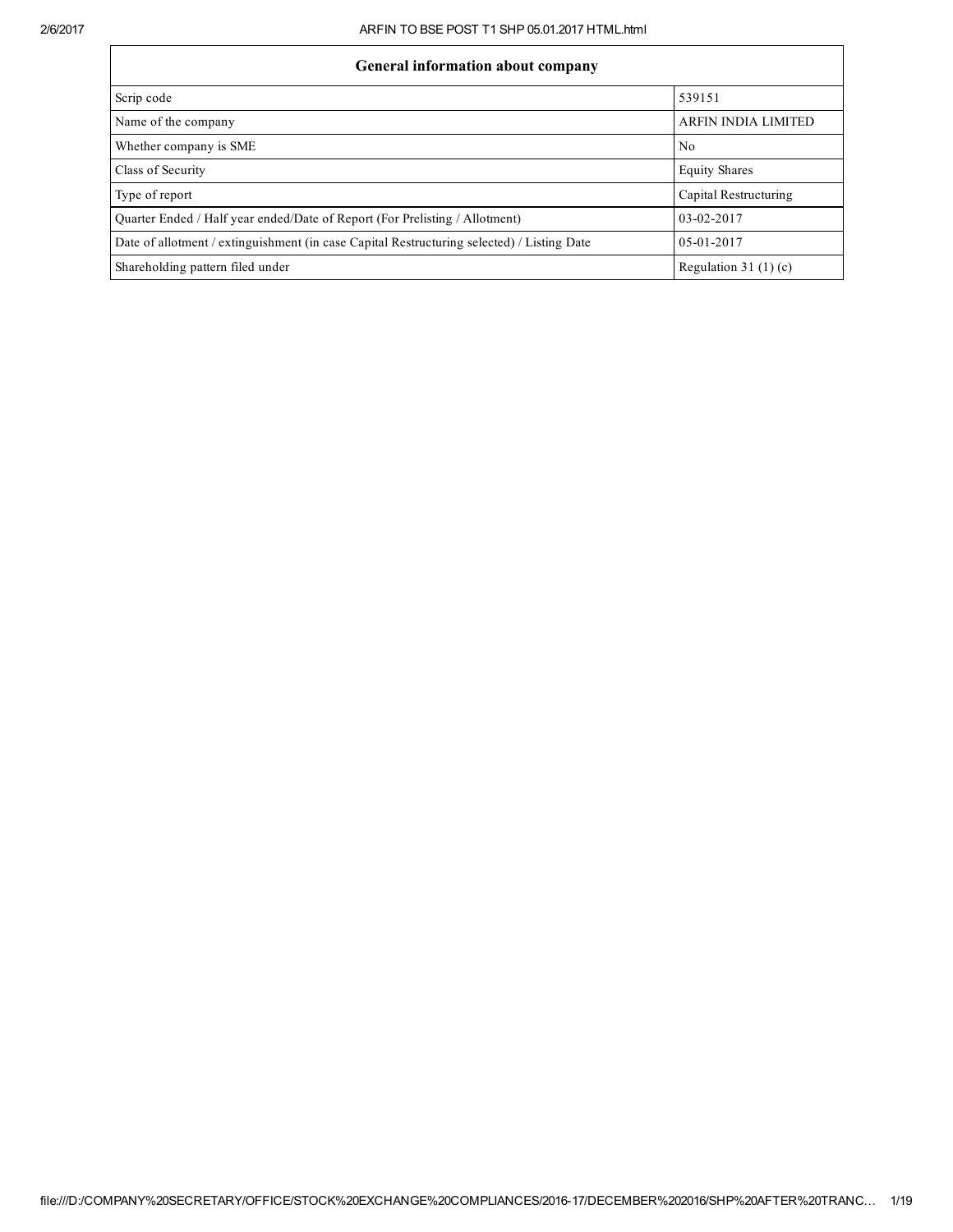| Sr. No.        | <b>Particular</b>                                                                      | Yes/No         |
|----------------|----------------------------------------------------------------------------------------|----------------|
|                | Whether the Listed Entity has issued any partly paid up shares?                        | N <sub>0</sub> |
| 2              | Whether the Listed Entity has issued any Convertible Securities?                       | N <sub>0</sub> |
| 3              | Whether the Listed Entity has issued any Warrants?                                     | Yes            |
| $\overline{4}$ | Whether the Listed Entity has any shares against which depository receipts are issued? | N <sub>0</sub> |
|                | Whether the Listed Entity has any shares in locked-in?                                 | Yes            |
| 6              | Whether any shares held by promoters are pledge or otherwise encumbered?               | N <sub>0</sub> |
|                | Whether company has equity shares with differential voting rights?                     | N <sub>0</sub> |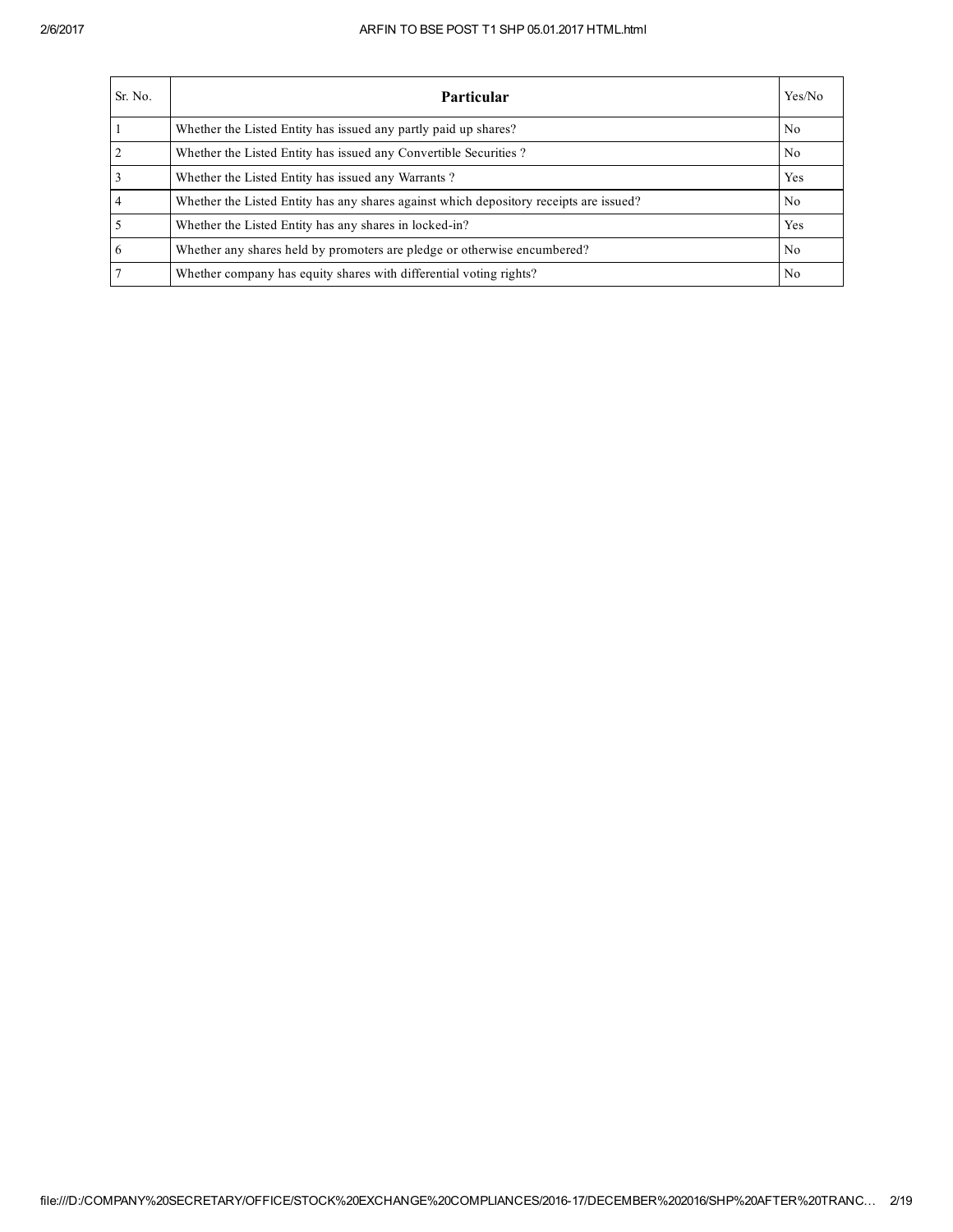| Category<br>of<br>Category<br>(I)<br>(II) |                                         |                                  | No. of                            | No. Of<br>Partly  | No. Of<br>shares         | Total nos.                         | Shareholding as a<br>% of total no. of   |                              |               | Number of Voting Rights held in<br>each class of securities (IX) |                      |
|-------------------------------------------|-----------------------------------------|----------------------------------|-----------------------------------|-------------------|--------------------------|------------------------------------|------------------------------------------|------------------------------|---------------|------------------------------------------------------------------|----------------------|
|                                           | shareholder                             | Nos. Of<br>shareholders<br>(III) | fully paid<br>up equity<br>shares | paid-up<br>equity | underlying<br>Depository | shares<br>held (VII)<br>$= (IV) +$ | shares (calculated as<br>per SCRR, 1957) | No of Voting (XIV)<br>Rights |               |                                                                  | Total as a<br>$%$ of |
|                                           |                                         |                                  | held $(IV)$                       | shares<br>held(V) | Receipts<br>(VI)         | $(V)$ + $(VI)$                     | (VIII) As a % of<br>$(A+B+C2)$           | Class<br>eg: $X$             | Class<br>eg:y | Total                                                            | $(A+B+C)$            |
| (A)                                       | Promoter<br>&<br>Promoter<br>Group      | 10                               | 2609257                           |                   |                          | 2609257                            | 73.17                                    | 2609257                      |               | 2609257                                                          | 73.17                |
| (B)                                       | Public                                  | 764                              | 956900                            |                   |                          | 956900                             | 26.83                                    | 956900                       |               | 956900                                                           | 26.83                |
| (C)                                       | Non<br>Promoter-<br>Non Public          |                                  |                                   |                   |                          |                                    |                                          |                              |               |                                                                  |                      |
| (C1)                                      | <b>Shares</b><br>underlying<br>DRs      |                                  |                                   |                   |                          |                                    |                                          |                              |               |                                                                  |                      |
| (C2)                                      | Shares held<br>by<br>Employee<br>Trusts |                                  |                                   |                   |                          |                                    |                                          |                              |               |                                                                  |                      |
|                                           | Total                                   | 774                              | 3566157                           |                   |                          | 3566157                            | 100                                      | 3566157                      |               | 3566157                                                          | 100                  |

Table I - Summary Statement holding of specified securities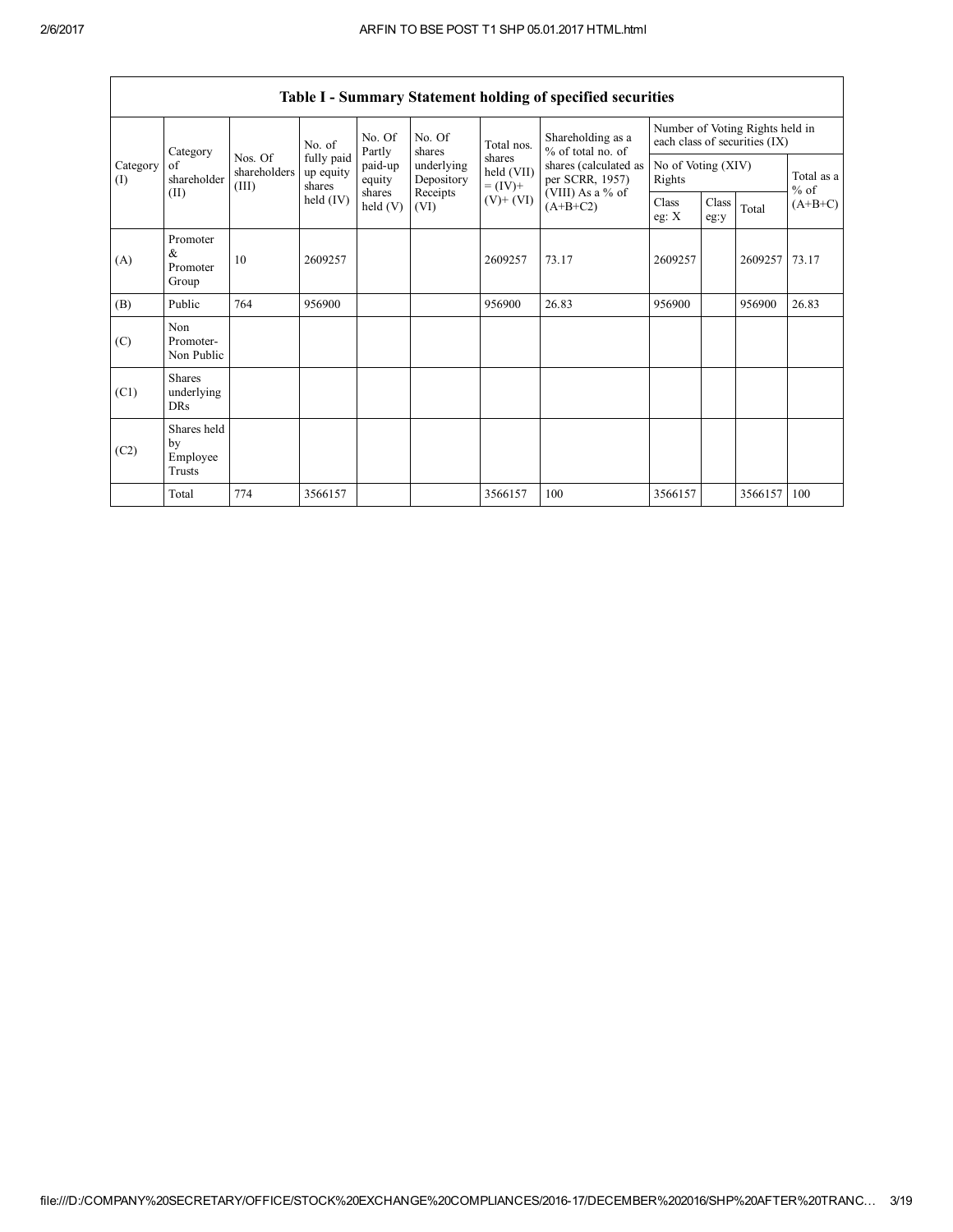$\mathsf{r}$ 

|                 | Table I - Summary Statement holding of specified securities |                                                                                   |                                                                             |                                                                                                                 |                                                                                                                                                                                         |                                        |                                                                               |            |                                                  |                                |  |  |  |
|-----------------|-------------------------------------------------------------|-----------------------------------------------------------------------------------|-----------------------------------------------------------------------------|-----------------------------------------------------------------------------------------------------------------|-----------------------------------------------------------------------------------------------------------------------------------------------------------------------------------------|----------------------------------------|-------------------------------------------------------------------------------|------------|--------------------------------------------------|--------------------------------|--|--|--|
| Category<br>(I) | Category<br>of<br>shareholder<br>(II)                       | No. Of<br>Shares<br>Underlying<br>Outstanding<br>convertible<br>securities<br>(X) | No. of<br><b>Shares</b><br>Underlying<br>Outstanding<br>Warrants<br>$(X_i)$ | No. Of<br>Shares<br>Underlying<br>Outstanding<br>convertible<br>securities<br>and No. Of<br>Warrants<br>(Xi)(a) | Shareholding, as<br>a % assuming<br>full conversion<br>of convertible<br>securities (as a<br>percentage of<br>diluted share<br>capital) $(XI)$ =<br>$(VII)+(X)$ As a %<br>of $(A+B+C2)$ | Number of<br>Locked in shares<br>(XII) | Number of<br><b>Shares</b><br>pledged or<br>otherwise<br>encumbered<br>(XIII) |            | Number of<br>equity shares<br>held in            |                                |  |  |  |
|                 |                                                             |                                                                                   |                                                                             |                                                                                                                 |                                                                                                                                                                                         | No. $(a)$                              | As a<br>$%$ of<br>total<br><b>Shares</b><br>held<br>(b)                       | No.<br>(a) | As a<br>$%$ of<br>total<br>Shares<br>held<br>(b) | dematerialized<br>form $(XIV)$ |  |  |  |
| (A)             | Promoter &<br>Promoter<br>Group                             |                                                                                   | 335000                                                                      | 335000                                                                                                          | 72.68                                                                                                                                                                                   | 2230757                                | 85.49                                                                         |            |                                                  | 2609257                        |  |  |  |
| (B)             | Public                                                      |                                                                                   | 150000                                                                      | 150000                                                                                                          | 27.32                                                                                                                                                                                   | 183400                                 | 19.17                                                                         |            |                                                  | 828400                         |  |  |  |
| (C)             | Non<br>Promoter-<br>Non Public                              |                                                                                   |                                                                             |                                                                                                                 |                                                                                                                                                                                         |                                        |                                                                               |            |                                                  |                                |  |  |  |
| (C1)            | <b>Shares</b><br>underlying<br><b>DRs</b>                   |                                                                                   |                                                                             |                                                                                                                 |                                                                                                                                                                                         |                                        |                                                                               |            |                                                  |                                |  |  |  |
| (C2)            | Shares held<br>by<br>Employee<br>Trusts                     |                                                                                   |                                                                             |                                                                                                                 |                                                                                                                                                                                         |                                        |                                                                               |            |                                                  |                                |  |  |  |
|                 | Total                                                       |                                                                                   | 485000                                                                      | 485000                                                                                                          | 100                                                                                                                                                                                     | 2414157 67.7                           |                                                                               |            |                                                  | 3437657                        |  |  |  |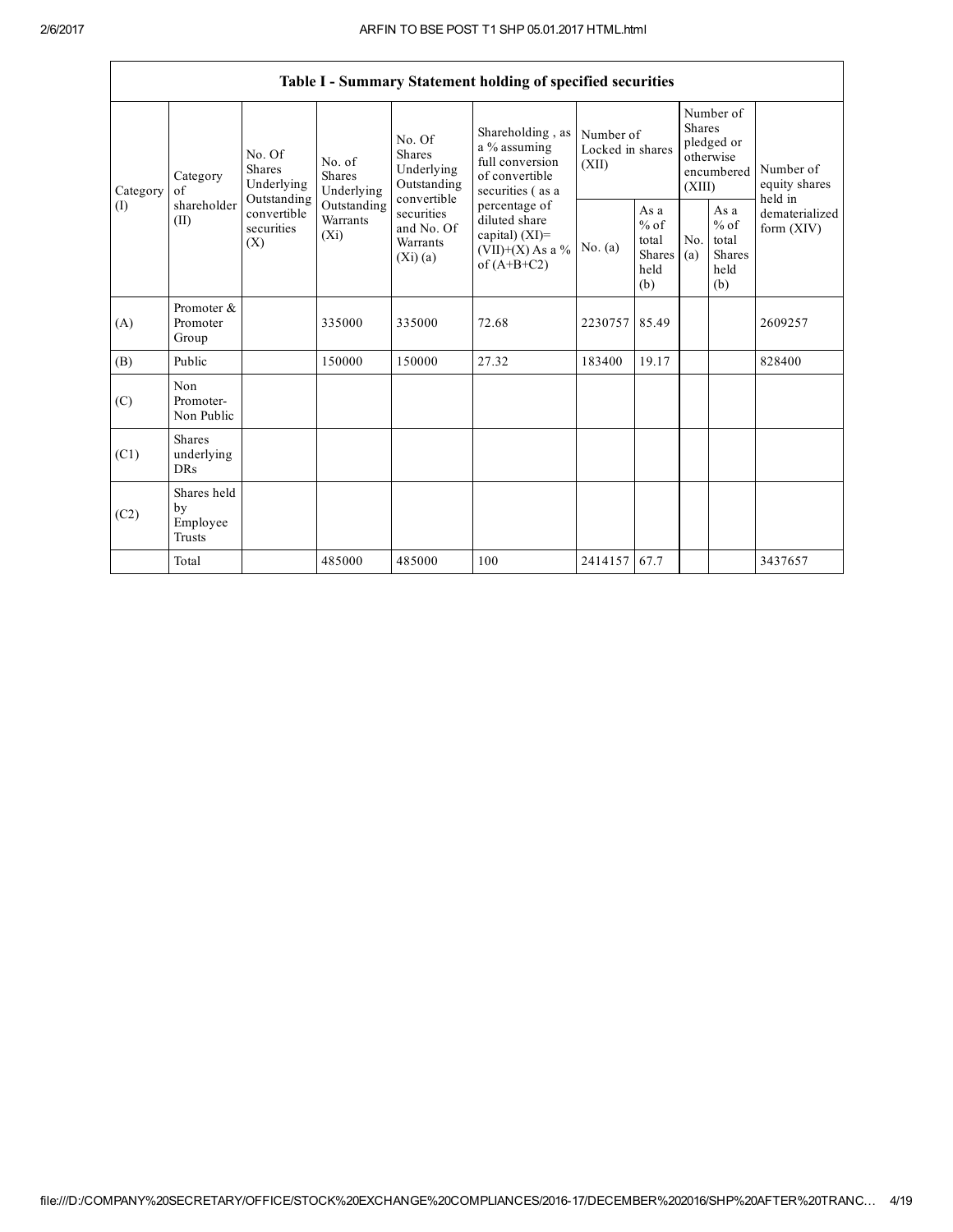| Table II - Statement showing shareholding pattern of the Promoter and Promoter Group        |                                                                                                                     |                                  |                                      |                                 |                                                |                                         |                                                          |                              |               |                                                                  |                           |  |
|---------------------------------------------------------------------------------------------|---------------------------------------------------------------------------------------------------------------------|----------------------------------|--------------------------------------|---------------------------------|------------------------------------------------|-----------------------------------------|----------------------------------------------------------|------------------------------|---------------|------------------------------------------------------------------|---------------------------|--|
|                                                                                             |                                                                                                                     |                                  | No. of                               | No. Of<br>Partly                | No. Of                                         | Total<br>nos.                           | Shareholding as<br>a % of total no.                      |                              |               | Number of Voting Rights held in<br>each class of securities (IX) |                           |  |
| Sr.                                                                                         | Category & Name<br>of the<br>Shareholders (I)                                                                       | Nos. Of<br>shareholders<br>(III) | fully<br>paid up<br>equity<br>shares | paid-<br>up<br>equity<br>shares | shares<br>underlying<br>Depository<br>Receipts | shares<br>held<br>$(VII) =$<br>$(IV)$ + | of shares<br>(calculated as<br>per SCRR,<br>1957) (VIII) | No of Voting (XIV)<br>Rights |               |                                                                  | Total<br>as a $%$<br>of   |  |
|                                                                                             |                                                                                                                     |                                  | held<br>(IV)                         | held<br>(V)                     | (VI)                                           | $(V)$ +<br>(VI)                         | As a % of<br>$(A+B+C2)$                                  | Class<br>eg: $X$             | Class<br>eg:y | Total                                                            | Total<br>Voting<br>rights |  |
| A                                                                                           | Table II - Statement showing shareholding pattern of the Promoter and Promoter Group                                |                                  |                                      |                                 |                                                |                                         |                                                          |                              |               |                                                                  |                           |  |
| (1)                                                                                         | Indian                                                                                                              |                                  |                                      |                                 |                                                |                                         |                                                          |                              |               |                                                                  |                           |  |
| (a)                                                                                         | Individuals/Hindu<br>undivided Family                                                                               | 10                               | 2609257                              |                                 |                                                | 2609257                                 | 73.17                                                    | 2609257                      |               | 2609257                                                          | 73.17                     |  |
| Sub-Total (A)<br>(1)                                                                        |                                                                                                                     | 10                               | 2609257                              |                                 |                                                | 2609257                                 | 73.17                                                    | 2609257                      |               | 2609257                                                          | 73.17                     |  |
| (2)                                                                                         | Foreign                                                                                                             |                                  |                                      |                                 |                                                |                                         |                                                          |                              |               |                                                                  |                           |  |
| Total<br>Shareholding<br>of Promoter<br>and Promoter<br>Group $(A)=$<br>$(A)(1)+(A)$<br>(2) |                                                                                                                     | 10                               | 2609257                              |                                 |                                                | 2609257                                 | 73.17                                                    | 2609257                      |               | 2609257                                                          | 73.17                     |  |
| B                                                                                           | Table III - Statement showing shareholding pattern of the Public shareholder                                        |                                  |                                      |                                 |                                                |                                         |                                                          |                              |               |                                                                  |                           |  |
| (1)                                                                                         | Institutions                                                                                                        |                                  |                                      |                                 |                                                |                                         |                                                          |                              |               |                                                                  |                           |  |
| (3)                                                                                         | Non-institutions                                                                                                    |                                  |                                      |                                 |                                                |                                         |                                                          |                              |               |                                                                  |                           |  |
| (a(i))                                                                                      | Individuals -<br>i.Individual<br>shareholders<br>holding nominal<br>share capital up to<br>Rs. 2 lakhs.             | 655                              | 345178                               |                                 |                                                | 345178                                  | 9.68                                                     | 345178                       |               | 345178                                                           | 9.68                      |  |
| (a(ii))                                                                                     | Individuals - ii.<br>Individual<br>shareholders<br>holding nominal<br>share capital in<br>excess of Rs. 2<br>lakhs. | 10                               | 400119                               |                                 |                                                | 400119                                  | 11.22                                                    | 400119                       |               | 400119                                                           | 11.22                     |  |
| (e)                                                                                         | Anv Other<br>(specify)                                                                                              | 99                               | 211603                               |                                 |                                                | 211603                                  | 5.93                                                     | 211603                       |               | 211603                                                           | 5.93                      |  |
| Sub-Total (B)<br>(3)                                                                        |                                                                                                                     | 764                              | 956900                               |                                 |                                                | 956900                                  | 26.83                                                    | 956900                       |               | 956900                                                           | 26.83                     |  |
| <b>Total Public</b><br>Shareholding<br>$(B)=(B)(1)+$<br>$(B)(2)+(B)(3)$                     |                                                                                                                     | 764                              | 956900                               |                                 |                                                | 956900                                  | 26.83                                                    | 956900                       |               | 956900                                                           | 26.83                     |  |
| $\mathbf C$                                                                                 | Table IV - Statement showing shareholding pattern of the Non Promoter- Non Public shareholder                       |                                  |                                      |                                 |                                                |                                         |                                                          |                              |               |                                                                  |                           |  |
| Total (<br>$A+B+C2$ )                                                                       |                                                                                                                     | 774                              | 3566157                              |                                 |                                                | 3566157                                 | 100                                                      | 3566157                      |               | 3566157                                                          | 100                       |  |
| Total<br>$(A+B+C)$                                                                          |                                                                                                                     | 774                              | 3566157                              |                                 |                                                | 3566157                                 | 100                                                      | 3566157                      |               | 3566157                                                          | 100                       |  |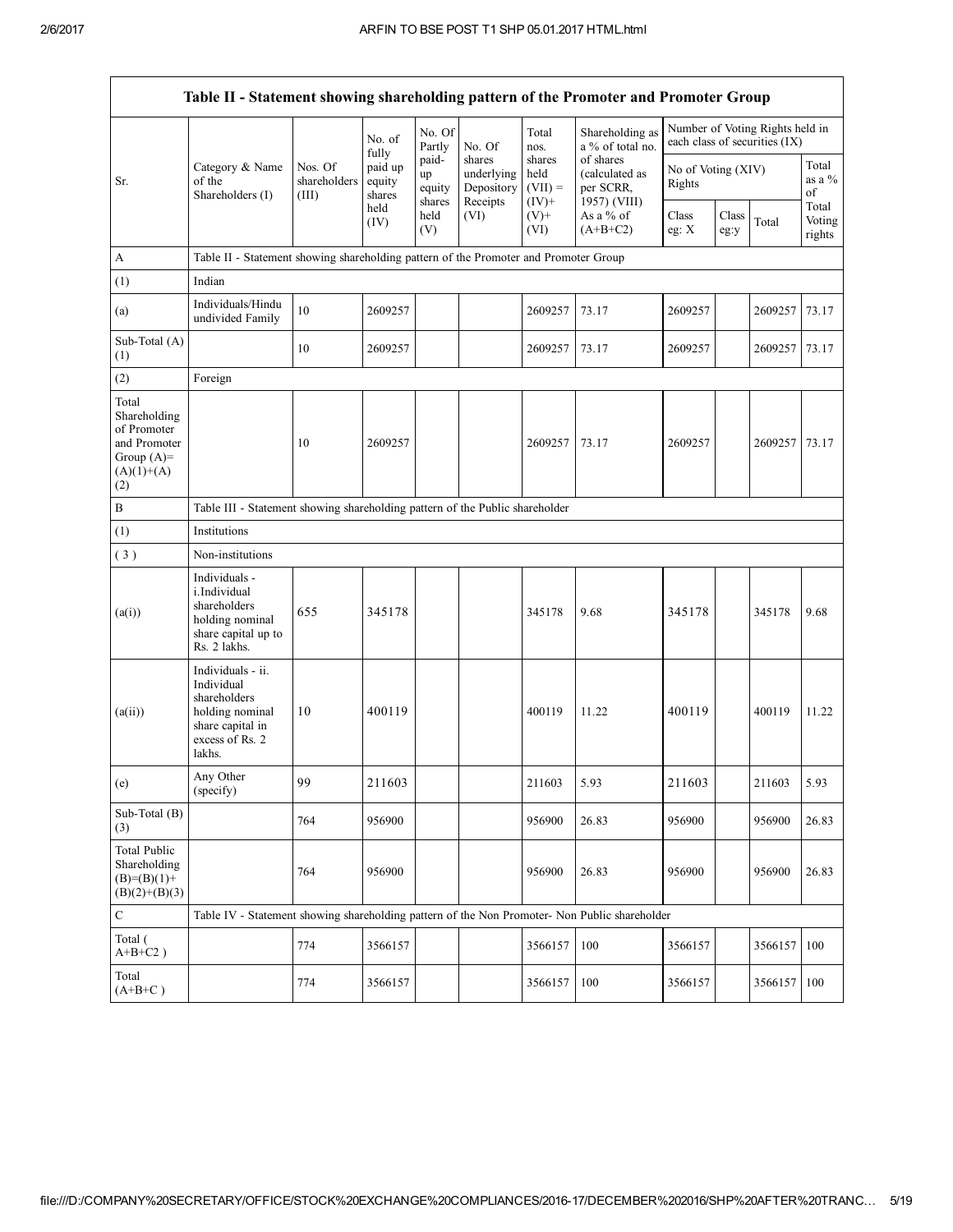|                                                                                         | Table II - Statement showing shareholding pattern of the Promoter and Promoter Group |                                                                                      |                                                           |                                                                                               |                                        |                                                  |                                                                               |                                                  |                                       |  |  |  |  |
|-----------------------------------------------------------------------------------------|--------------------------------------------------------------------------------------|--------------------------------------------------------------------------------------|-----------------------------------------------------------|-----------------------------------------------------------------------------------------------|----------------------------------------|--------------------------------------------------|-------------------------------------------------------------------------------|--------------------------------------------------|---------------------------------------|--|--|--|--|
| Sr.                                                                                     | No. Of<br><b>Shares</b><br>Underlying                                                | No. of<br><b>Shares</b><br>Underlying                                                | No. Of Shares<br>Underlying<br>Outstanding<br>convertible | Shareholding, as a %<br>assuming full<br>conversion of<br>convertible securities (            | Number of<br>Locked in shares<br>(XII) |                                                  | Number of<br><b>Shares</b><br>pledged or<br>otherwise<br>encumbered<br>(XIII) |                                                  | Number of<br>equity shares<br>held in |  |  |  |  |
|                                                                                         | Outstanding<br>convertible<br>securities<br>(X)                                      | Outstanding<br>Warrants<br>$(X_i)$                                                   | securities and<br>No. Of<br>Warrants (Xi)<br>(a)          | as a percentage of<br>diluted share capital)<br>$(XI)=(VII)+(X) As a %$<br>of $(A+B+C2)$      | No. $(a)$                              | As a<br>$%$ of<br>total<br>Shares<br>held<br>(b) | No.<br>(a)                                                                    | As a<br>$%$ of<br>total<br>Shares<br>held<br>(b) | dematerialized<br>form $(XIV)$        |  |  |  |  |
| $\mathbf{A}$                                                                            |                                                                                      | Table II - Statement showing shareholding pattern of the Promoter and Promoter Group |                                                           |                                                                                               |                                        |                                                  |                                                                               |                                                  |                                       |  |  |  |  |
| (1)                                                                                     | Indian                                                                               |                                                                                      |                                                           |                                                                                               |                                        |                                                  |                                                                               |                                                  |                                       |  |  |  |  |
| (a)                                                                                     |                                                                                      | 335000                                                                               | 335000                                                    | 72.68                                                                                         | 2230757                                | 85.49                                            |                                                                               |                                                  | 2609257                               |  |  |  |  |
| Sub-Total (A)<br>(1)                                                                    |                                                                                      | 335000                                                                               | 335000                                                    | 72.68                                                                                         | 2230757 85.49                          |                                                  |                                                                               |                                                  | 2609257                               |  |  |  |  |
| (2)                                                                                     | Foreign                                                                              |                                                                                      |                                                           |                                                                                               |                                        |                                                  |                                                                               |                                                  |                                       |  |  |  |  |
| Total<br>Shareholding<br>of Promoter<br>and Promoter<br>Group $(A)=$<br>$(A)(1)+(A)(2)$ |                                                                                      | 335000                                                                               | 335000                                                    | 72.68                                                                                         | 2230757 85.49                          |                                                  |                                                                               |                                                  | 2609257                               |  |  |  |  |
| $\, {\bf B}$                                                                            |                                                                                      |                                                                                      |                                                           | Table III - Statement showing shareholding pattern of the Public shareholder                  |                                        |                                                  |                                                                               |                                                  |                                       |  |  |  |  |
| (1)                                                                                     | Institutions                                                                         |                                                                                      |                                                           |                                                                                               |                                        |                                                  |                                                                               |                                                  |                                       |  |  |  |  |
| (3)                                                                                     | Non-institutions                                                                     |                                                                                      |                                                           |                                                                                               |                                        |                                                  |                                                                               |                                                  |                                       |  |  |  |  |
| (a(i))                                                                                  |                                                                                      | 150000                                                                               | 150000                                                    | 12.22                                                                                         | 33400                                  | 9.68                                             |                                                                               |                                                  | 247078                                |  |  |  |  |
| (a(ii))                                                                                 |                                                                                      | $\mathbf{0}$                                                                         | $\overline{0}$                                            | 9.88                                                                                          | 150000                                 | 37.49                                            |                                                                               |                                                  | 400119                                |  |  |  |  |
| (e)                                                                                     |                                                                                      | $\mathbf{0}$                                                                         | $\boldsymbol{0}$                                          | 5.22                                                                                          | $\boldsymbol{0}$                       | $\boldsymbol{0}$                                 |                                                                               |                                                  | 181203                                |  |  |  |  |
| Sub-Total $(B)$<br>(3)                                                                  |                                                                                      | 150000                                                                               | 150000                                                    | 27.32                                                                                         | 183400                                 | 19.17                                            |                                                                               |                                                  | 828400                                |  |  |  |  |
| <b>Total Public</b><br>Shareholding<br>$(B)=(B)(1)+$<br>$(B)(2)+(B)(3)$                 |                                                                                      | 150000                                                                               | 150000                                                    | 27.32                                                                                         | 183400                                 | 19.17                                            |                                                                               |                                                  | 828400                                |  |  |  |  |
| $\mathbf C$                                                                             |                                                                                      |                                                                                      |                                                           | Table IV - Statement showing shareholding pattern of the Non Promoter- Non Public shareholder |                                        |                                                  |                                                                               |                                                  |                                       |  |  |  |  |
| Total (<br>$A+B+C2$ )                                                                   |                                                                                      | 485000                                                                               | 485000                                                    | 100                                                                                           | 2414157                                | 67.7                                             |                                                                               |                                                  | 3437657                               |  |  |  |  |
| Total (A+B+C                                                                            |                                                                                      | 485000                                                                               | 485000                                                    | 100                                                                                           | 2414157 67.7                           |                                                  |                                                                               |                                                  | 3437657                               |  |  |  |  |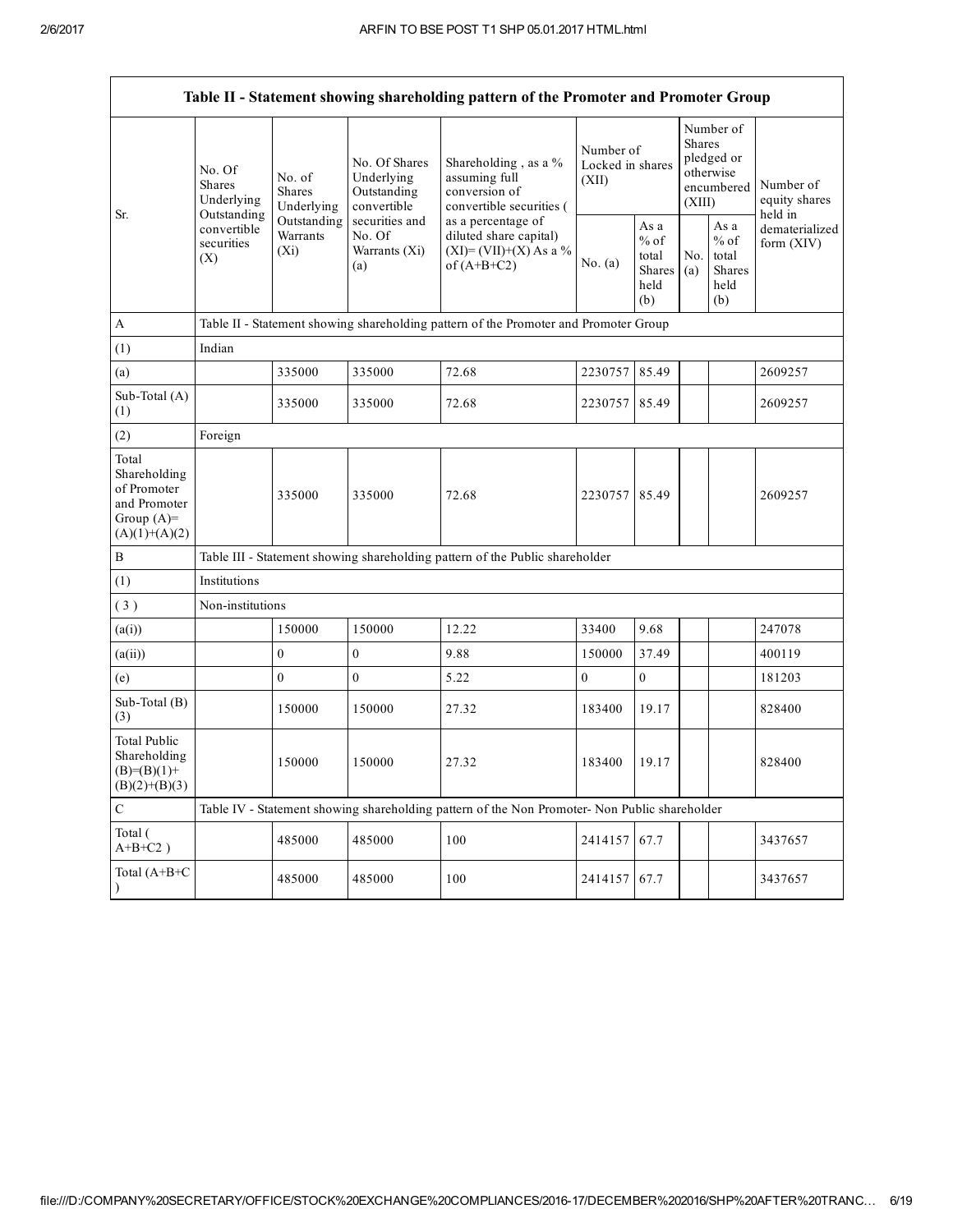|                                                                                                                                                                                                   | Individuals/Hindu undivided Family   |                                                               |                                    |                    |                               |                               |                                     |  |  |  |  |  |
|---------------------------------------------------------------------------------------------------------------------------------------------------------------------------------------------------|--------------------------------------|---------------------------------------------------------------|------------------------------------|--------------------|-------------------------------|-------------------------------|-------------------------------------|--|--|--|--|--|
| Searial No.                                                                                                                                                                                       | $\mathbf{1}$                         | $\overline{c}$                                                | 3                                  | $\overline{4}$     | $\sqrt{5}$                    | 6                             | $\tau$                              |  |  |  |  |  |
| Name of the<br>Shareholders<br>(I)                                                                                                                                                                | Mahendrakumar<br>Rikhavchand<br>Shah | Jatin<br>Mahendrakumar<br>Shah                                | Pushpaben<br>Mahendrakumar<br>Shah | Rani Jatin<br>Shah | Jatin<br>Mahendra<br>Shah HUF | Pooja<br>Mahendrabhai<br>Shah | Mahendrakumar<br>Rikhavchand<br>Huf |  |  |  |  |  |
| PAN (II)                                                                                                                                                                                          | AFDPS6796P                           | ASMPS1116P                                                    | AEAPS1693F                         | ACLPN2862L         | AAEHJ8387H                    | BRIPS0792P                    | AACHM0604A                          |  |  |  |  |  |
| No. of fully<br>paid up equity<br>shares held<br>(IV)                                                                                                                                             | 607400                               | 553900                                                        | 522700                             | 473900             | 180500                        | 135500                        | 62500                               |  |  |  |  |  |
| No. Of Partly<br>paid-up equity<br>shares held<br>(V)                                                                                                                                             |                                      |                                                               |                                    |                    |                               |                               |                                     |  |  |  |  |  |
| No. Of shares<br>underlying<br>Depository<br>Receipts (VI)                                                                                                                                        |                                      |                                                               |                                    |                    |                               |                               |                                     |  |  |  |  |  |
| Total nos.<br>shares held<br>$(VII) = (IV) +$<br>$(V)+(VI)$                                                                                                                                       | 607400                               | 553900                                                        | 522700                             | 473900             | 180500                        | 135500                        | 62500                               |  |  |  |  |  |
| Shareholding<br>as a % of total<br>no. of shares<br>(calculated as<br>per SCRR,<br>1957) (VIII)<br>As a % of<br>$(A+B+C2)$                                                                        | 17.03                                | 15.53                                                         | 14.66                              | 13.29              | 5.06                          | 3.8                           | 1.75                                |  |  |  |  |  |
|                                                                                                                                                                                                   |                                      | Number of Voting Rights held in each class of securities (IX) |                                    |                    |                               |                               |                                     |  |  |  |  |  |
| Class eg:X                                                                                                                                                                                        | 607400                               | 553900                                                        | 522700                             | 473900             | 180500                        | 135500                        | 62500                               |  |  |  |  |  |
| Class eg:y                                                                                                                                                                                        |                                      |                                                               |                                    |                    |                               |                               |                                     |  |  |  |  |  |
| Total                                                                                                                                                                                             | 607400                               | 553900                                                        | 522700                             | 473900             | 180500                        | 135500                        | 62500                               |  |  |  |  |  |
| Total as a %<br>of Total<br>Voting rights                                                                                                                                                         | 17.03                                | 15.53                                                         | 14.66                              | 13.29              | 5.06                          | 3.8                           | 1.75                                |  |  |  |  |  |
| No. Of Shares<br>Underlying<br>Outstanding<br>convertible<br>securities (X)                                                                                                                       |                                      |                                                               |                                    |                    |                               |                               |                                     |  |  |  |  |  |
| No. of Shares<br>Underlying<br>Outstanding<br>Warrants $(Xi)$                                                                                                                                     | 75000                                | 55000                                                         | 75000                              | 30000              | $\boldsymbol{0}$              | $\boldsymbol{0}$              | $\boldsymbol{0}$                    |  |  |  |  |  |
| No. Of Shares<br>Underlying<br>Outstanding<br>convertible<br>securities and<br>No. Of<br>Warrants (Xi)<br>(a)                                                                                     | 75000                                | 55000                                                         | 75000                              | 30000              | $\boldsymbol{0}$              | $\boldsymbol{0}$              | $\boldsymbol{0}$                    |  |  |  |  |  |
| Shareholding<br>, as a $%$<br>assuming full<br>conversion of<br>convertible<br>securities (as a<br>percentage of<br>diluted share<br>capital) (XI)=<br>$(VII)+(Xi)(a)$<br>As a % of<br>$(A+B+C2)$ | 16.84                                | 15.03                                                         | 14.75                              | 12.44              | 4.46                          | 3.34                          | 1.54                                |  |  |  |  |  |

# file:///D:/COMPANY%20SECRETARY/OFFICE/STOCK%20EXCHANGE%20COMPLIANCES/201617/DECEMBER%202016/SHP%20AFTER%20TRANC… 7/19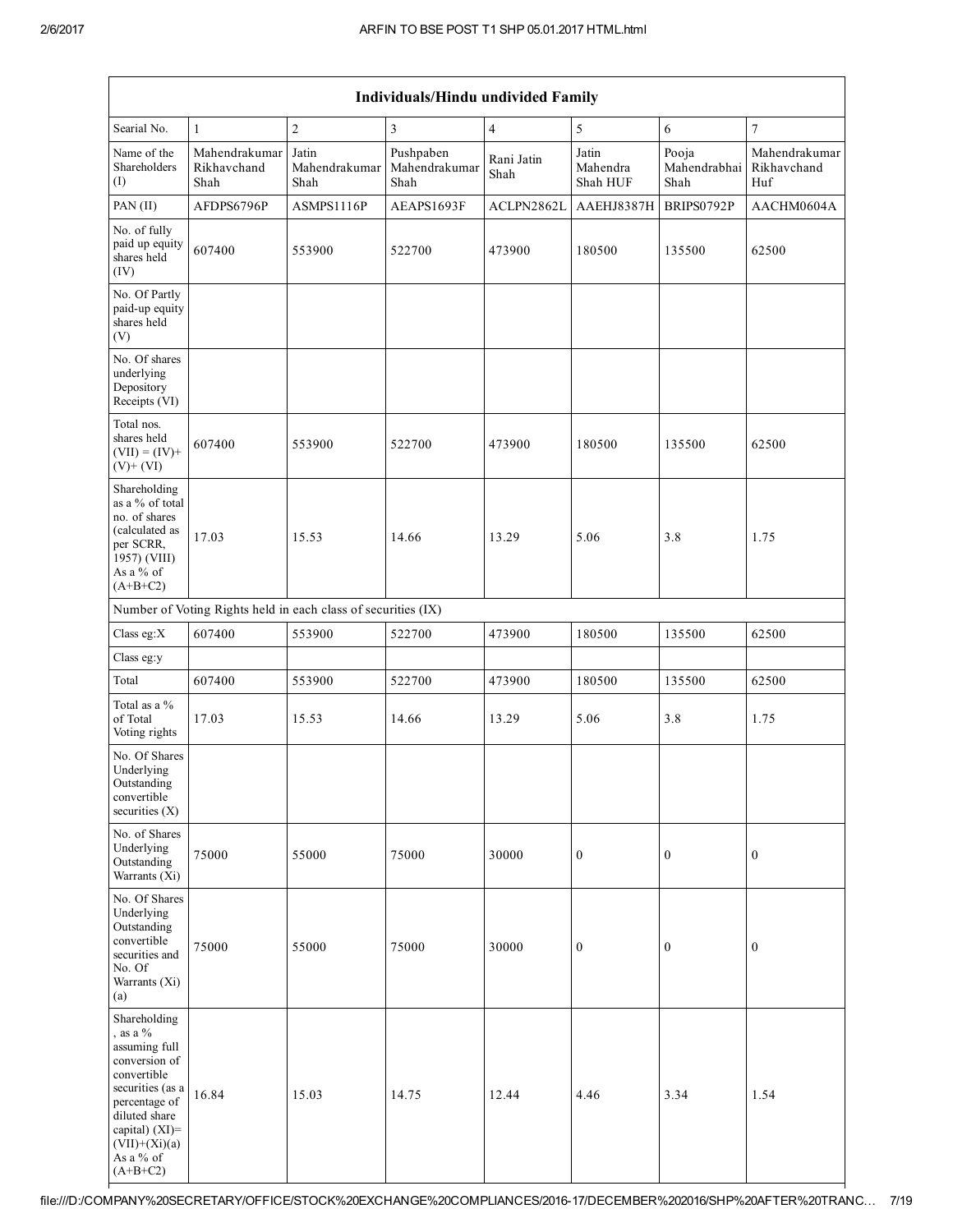| Number of Locked in shares (XII)                                        |                              |        |        |        |              |              |              |  |  |  |  |
|-------------------------------------------------------------------------|------------------------------|--------|--------|--------|--------------|--------------|--------------|--|--|--|--|
| No. $(a)$                                                               | 607400                       | 553900 | 522700 | 473900 | $\mathbf{0}$ | $\mathbf{0}$ | $\mathbf{0}$ |  |  |  |  |
| As a $%$ of<br>total Shares<br>held(b)                                  | 100                          | 100    | 100    | 100    | $\mathbf{0}$ | $\mathbf{0}$ | $\bf{0}$     |  |  |  |  |
| Number of Shares pledged or otherwise encumbered (XIII)                 |                              |        |        |        |              |              |              |  |  |  |  |
| No. $(a)$                                                               |                              |        |        |        |              |              |              |  |  |  |  |
| As a % of<br>total Shares<br>held(b)                                    |                              |        |        |        |              |              |              |  |  |  |  |
| Number of<br>equity shares<br>held in<br>dematerialized<br>form $(XIV)$ | 607400                       | 553900 | 522700 | 473900 | 180500       | 135500       | 62500        |  |  |  |  |
|                                                                         | Reason for not providing PAN |        |        |        |              |              |              |  |  |  |  |
| Reason for<br>not providing<br>PAN                                      |                              |        |        |        |              |              |              |  |  |  |  |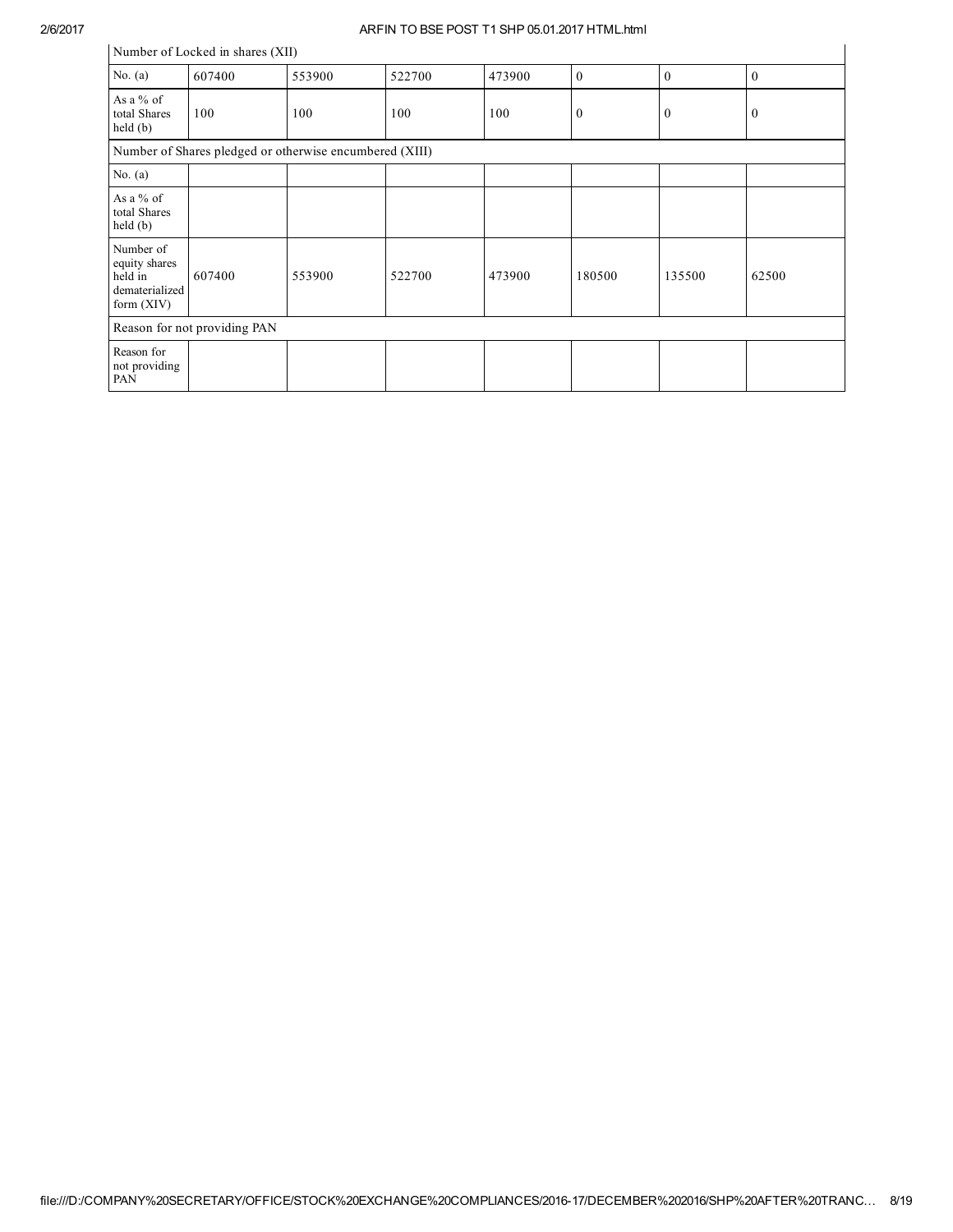| Individuals/Hindu undivided Family                                                                                                                                                       |                                                               |                    |                  |                       |  |  |  |  |  |  |
|------------------------------------------------------------------------------------------------------------------------------------------------------------------------------------------|---------------------------------------------------------------|--------------------|------------------|-----------------------|--|--|--|--|--|--|
| Searial No.                                                                                                                                                                              | $\,8\,$                                                       | 9                  | 10               |                       |  |  |  |  |  |  |
| Name of the<br>Shareholders (I)                                                                                                                                                          | Khushbu Mahendrabhai Shah                                     | Khwaish Jatin Shah | Krish Jatin Shah | Click here to go back |  |  |  |  |  |  |
| PAN $(II)$                                                                                                                                                                               | BRIPS0875D                                                    | FSTPS5996F         | EZWPS2766E       | Total                 |  |  |  |  |  |  |
| No. of fully paid<br>up equity shares<br>held (IV)                                                                                                                                       | 47857                                                         | 25000              | $\boldsymbol{0}$ | 2609257               |  |  |  |  |  |  |
| No. Of Partly<br>paid-up equity<br>shares held (V)                                                                                                                                       |                                                               |                    |                  |                       |  |  |  |  |  |  |
| No. Of shares<br>underlying<br>Depository<br>Receipts (VI)                                                                                                                               |                                                               |                    |                  |                       |  |  |  |  |  |  |
| Total nos. shares<br>held $(VII) = (IV) +$<br>$(V)+(VI)$                                                                                                                                 | 47857                                                         | 25000              | $\boldsymbol{0}$ | 2609257               |  |  |  |  |  |  |
| Shareholding as a<br>% of total no. of<br>shares (calculated<br>as per SCRR,<br>1957) (VIII) As a<br>% of $(A+B+C2)$                                                                     | 1.34                                                          | 0.7                | $\bf{0}$         | 73.17                 |  |  |  |  |  |  |
|                                                                                                                                                                                          | Number of Voting Rights held in each class of securities (IX) |                    |                  |                       |  |  |  |  |  |  |
| Class eg:X                                                                                                                                                                               | 47857                                                         | 25000              | $\boldsymbol{0}$ | 2609257               |  |  |  |  |  |  |
| Class eg:y                                                                                                                                                                               |                                                               |                    |                  |                       |  |  |  |  |  |  |
| Total                                                                                                                                                                                    | 47857                                                         | 25000              | $\mathbf{0}$     | 2609257               |  |  |  |  |  |  |
| Total as a % of<br>Total Voting rights                                                                                                                                                   | 1.34                                                          | 0.7                | $\boldsymbol{0}$ | 73.17                 |  |  |  |  |  |  |
| No. Of Shares<br>Underlying<br>Outstanding<br>convertible<br>securities (X)                                                                                                              |                                                               |                    |                  |                       |  |  |  |  |  |  |
| No. of Shares<br>Underlying<br>Outstanding<br>Warrants $(Xi)$                                                                                                                            | $\bf{0}$                                                      | $\boldsymbol{0}$   | 100000           | 335000                |  |  |  |  |  |  |
| No. Of Shares<br>Underlying<br>Outstanding<br>convertible<br>securities and No.<br>Of Warrants (Xi)<br>(a)                                                                               | $\boldsymbol{0}$                                              | $\boldsymbol{0}$   | 100000           | 335000                |  |  |  |  |  |  |
| Shareholding, as a<br>% assuming full<br>conversion of<br>convertible<br>securities (as a<br>percentage of<br>diluted share<br>capital) (XI)=<br>$(VII)+(Xi)(a)$ As a<br>% of $(A+B+C2)$ | 1.18                                                          | 0.62               | 2.47             | 72.68                 |  |  |  |  |  |  |
| Number of Locked in shares (XII)                                                                                                                                                         |                                                               |                    |                  |                       |  |  |  |  |  |  |
| No. $(a)$                                                                                                                                                                                | 47857                                                         | 25000              | $\boldsymbol{0}$ | 2230757               |  |  |  |  |  |  |
| As a % of total<br>Shares held (b)                                                                                                                                                       | 100                                                           | 100                | $\bf{0}$         | 85.49                 |  |  |  |  |  |  |
|                                                                                                                                                                                          | Number of Shares pledged or otherwise encumbered (XIII)       |                    |                  |                       |  |  |  |  |  |  |
| No. $(a)$                                                                                                                                                                                |                                                               |                    |                  |                       |  |  |  |  |  |  |
|                                                                                                                                                                                          |                                                               |                    |                  |                       |  |  |  |  |  |  |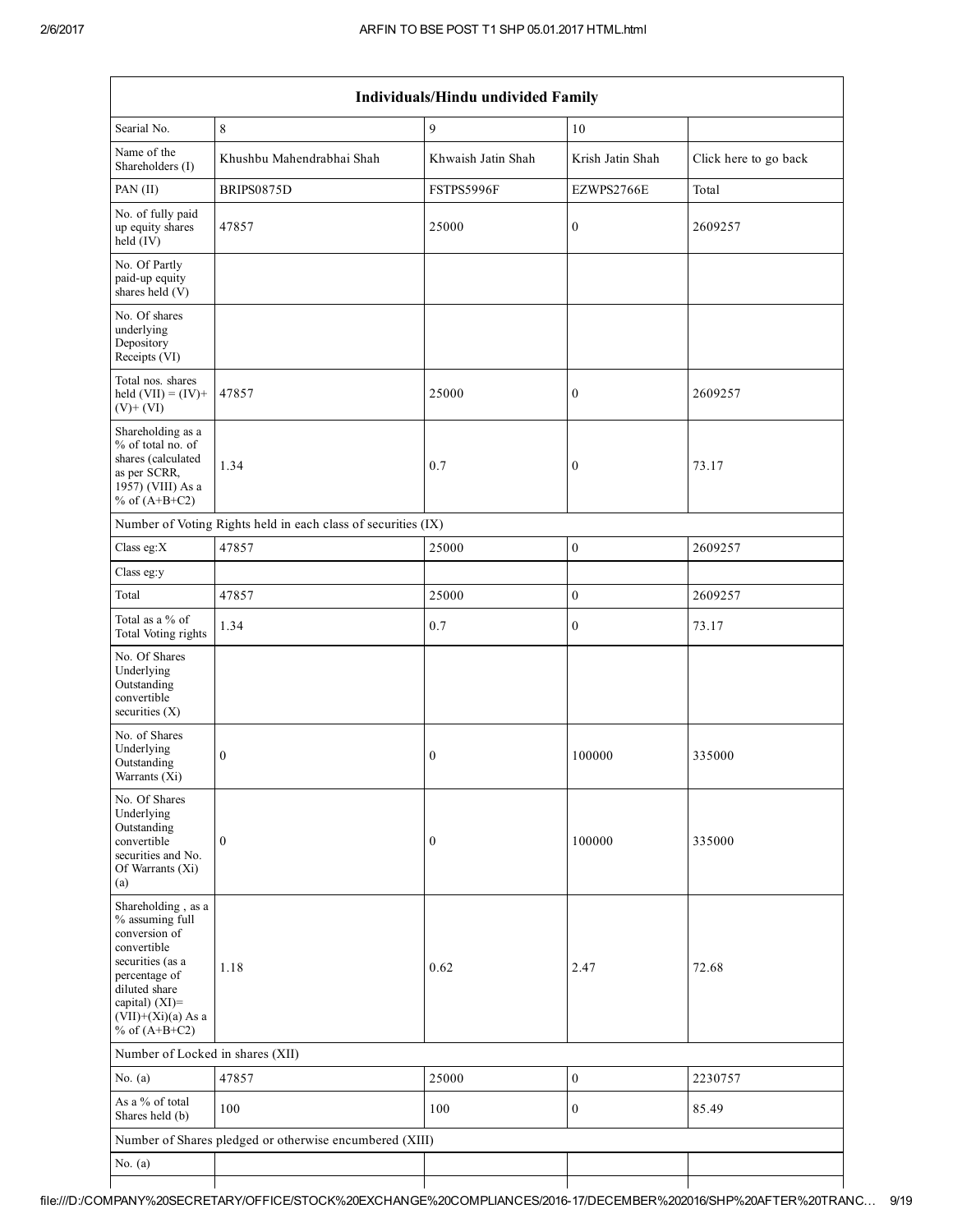| As a % of total<br>Shares held (b)                                   |       |       |         |
|----------------------------------------------------------------------|-------|-------|---------|
| Number of equity<br>shares held in<br>dematerialized<br>form $(XIV)$ | 47857 | 25000 | 2609257 |
| Reason for not providing PAN                                         |       |       |         |
| Reason for not<br>providing PAN                                      |       |       |         |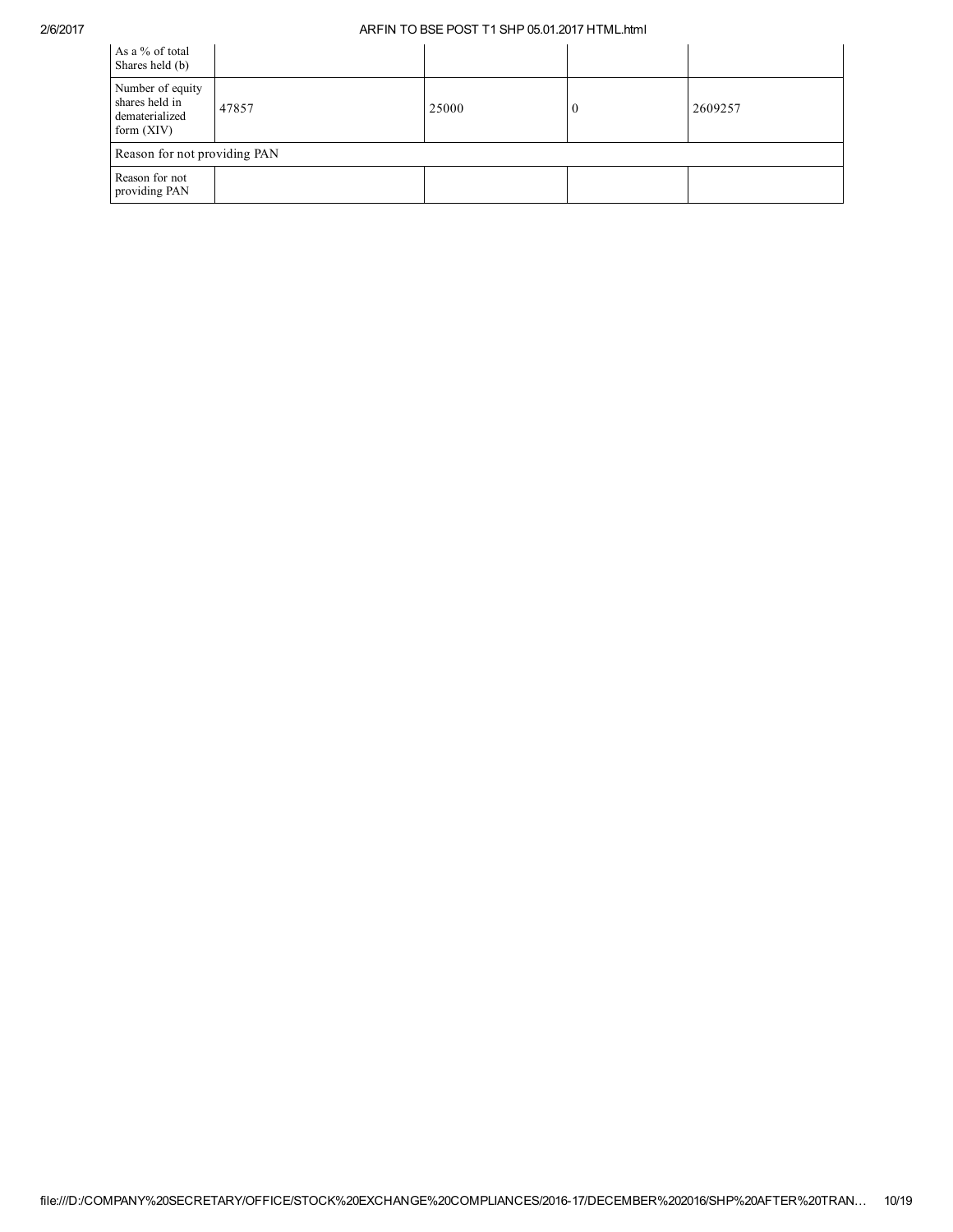|                                                                                                                                                                                      |                         |                               |                                 |                                |                                 | Individuals - ii. Individual shareholders holding nominal share capital in excess of Rs. 2 lakhs. |                                   |
|--------------------------------------------------------------------------------------------------------------------------------------------------------------------------------------|-------------------------|-------------------------------|---------------------------------|--------------------------------|---------------------------------|---------------------------------------------------------------------------------------------------|-----------------------------------|
| Searial No.                                                                                                                                                                          | $\mathbf{1}$            | $\overline{2}$                | $\overline{3}$                  | $\overline{4}$                 | 5                               | $\sqrt{6}$                                                                                        | $\overline{7}$                    |
| Name of the<br>Shareholders (I)                                                                                                                                                      | Gopal<br>Shantilal Shah | Khatod<br>Vartika<br>Vijendra | Shantilal<br>Tulsiram<br>Khator | Rishabh<br>Rameshkumar<br>Shah | Manjudevi<br>Madanlal<br>Nahata | Ratandevi<br>Sureshkumar<br>Nahata                                                                | Sishiladevi<br>Parasmal<br>Nahata |
| PAN (II)                                                                                                                                                                             | AKTPS8859A              | AMGPK8176P                    | ABGPK5166L                      | FMQPS2762L                     | AAWPN0986C                      | AAWPN0984A                                                                                        | AAWPN0991M                        |
| No. of fully paid<br>up equity shares<br>held $(IV)$                                                                                                                                 | 50000                   | 50000                         | 50000                           | 40910                          | 40000                           | 40000                                                                                             | 40000                             |
| No. Of Partly<br>paid-up equity<br>shares held (V)                                                                                                                                   |                         |                               |                                 |                                |                                 |                                                                                                   |                                   |
| No. Of shares<br>underlying<br>Depository<br>Receipts (VI)                                                                                                                           |                         |                               |                                 |                                |                                 |                                                                                                   |                                   |
| Total nos. shares<br>$held (VII) =$<br>$(IV)+(V)+(VI)$                                                                                                                               | 50000                   | 50000                         | 50000                           | 40910                          | 40000                           | 40000                                                                                             | 40000                             |
| Shareholding as a<br>% of total no. of<br>shares (calculated<br>as per SCRR,<br>1957) (VIII) As a<br>% of $(A+B+C2)$                                                                 | 1.4                     | 1.4                           | 1.4                             | 1.15                           | 1.12                            | 1.12                                                                                              | 1.12                              |
| Number of Voting Rights held in each class of securities (IX)                                                                                                                        |                         |                               |                                 |                                |                                 |                                                                                                   |                                   |
| Class eg: X                                                                                                                                                                          | 50000                   | 50000                         | 50000                           | 40910                          | 40000                           | 40000                                                                                             | 40000                             |
| Class eg:y                                                                                                                                                                           |                         |                               |                                 |                                |                                 |                                                                                                   |                                   |
| Total                                                                                                                                                                                | 50000                   | 50000                         | 50000                           | 40910                          | 40000                           | 40000                                                                                             | 40000                             |
| Total as a % of<br><b>Total Voting</b><br>rights                                                                                                                                     | 1.4                     | 1.4                           | 1.4                             | 1.15                           | 1.12                            | 1.12                                                                                              | 1.12                              |
| No. Of Shares<br>Underlying<br>Outstanding<br>convertible<br>securities $(X)$                                                                                                        |                         |                               |                                 |                                |                                 |                                                                                                   |                                   |
| No. of Shares<br>Underlying<br>Outstanding<br>Warrants (Xi)                                                                                                                          | $\boldsymbol{0}$        | $\boldsymbol{0}$              | 0                               | $\boldsymbol{0}$               | $\boldsymbol{0}$                | $\boldsymbol{0}$                                                                                  | $\boldsymbol{0}$                  |
| No. Of Shares<br>Underlying<br>Outstanding<br>convertible<br>securities and No.<br>Of Warrants (Xi)<br>(a)                                                                           | $\mathbf{0}$            | $\boldsymbol{0}$              | $\boldsymbol{0}$                | $\boldsymbol{0}$               | $\mathbf{0}$                    | $\bf{0}$                                                                                          | $\boldsymbol{0}$                  |
| Shareholding, as<br>a % assuming full<br>conversion of<br>convertible<br>securities (as a<br>percentage of<br>diluted share<br>capital) (XI)=<br>$(VII)+(X)$ As a %<br>of $(A+B+C2)$ | 1.23                    | 1.23                          | 1.23                            | 1.01                           | 0.99                            | 0.99                                                                                              | 0.99                              |
| Number of Locked in shares (XII)                                                                                                                                                     |                         |                               |                                 |                                |                                 |                                                                                                   |                                   |
| No. $(a)$                                                                                                                                                                            | 50000                   | 50000                         | 50000                           | $\boldsymbol{0}$               | $\boldsymbol{0}$                | $\boldsymbol{0}$                                                                                  | $\boldsymbol{0}$                  |
| As a % of total<br>Shares held (b)                                                                                                                                                   | 100                     | 100                           | 100                             | $\mathbf{0}$                   | $\mathbf{0}$                    | $\mathbf{0}$                                                                                      | $\overline{0}$                    |
| Number of equity                                                                                                                                                                     |                         |                               |                                 |                                |                                 |                                                                                                   |                                   |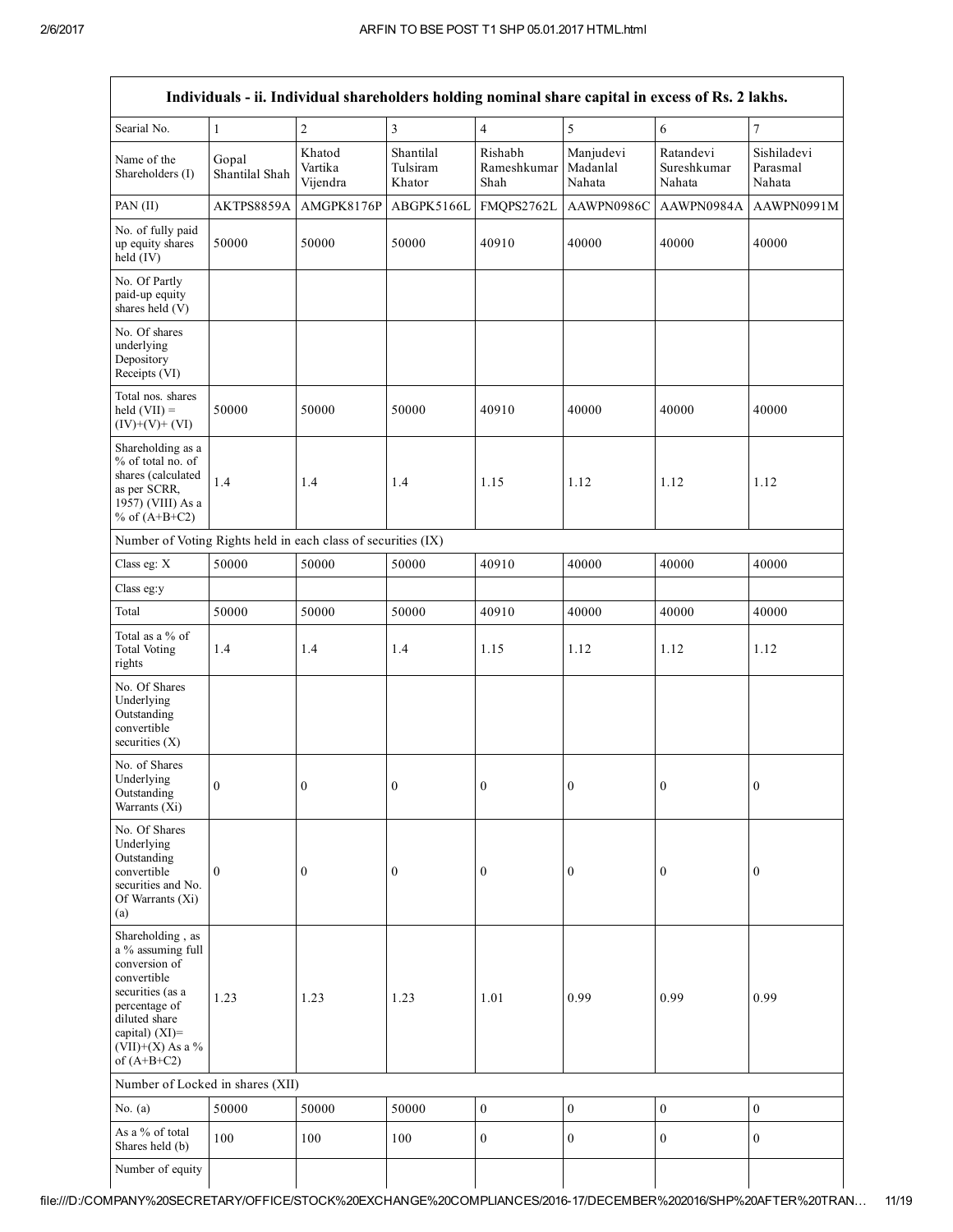| shares held in<br>dematerialized<br>form $(XIV)$ | 50000 | 50000 | 50000 | 40910 | 40000 | 40000 | 40000 |  |  |  |  |
|--------------------------------------------------|-------|-------|-------|-------|-------|-------|-------|--|--|--|--|
| Reason for not providing PAN                     |       |       |       |       |       |       |       |  |  |  |  |
| Reason for not<br>providing PAN                  |       |       |       |       |       |       |       |  |  |  |  |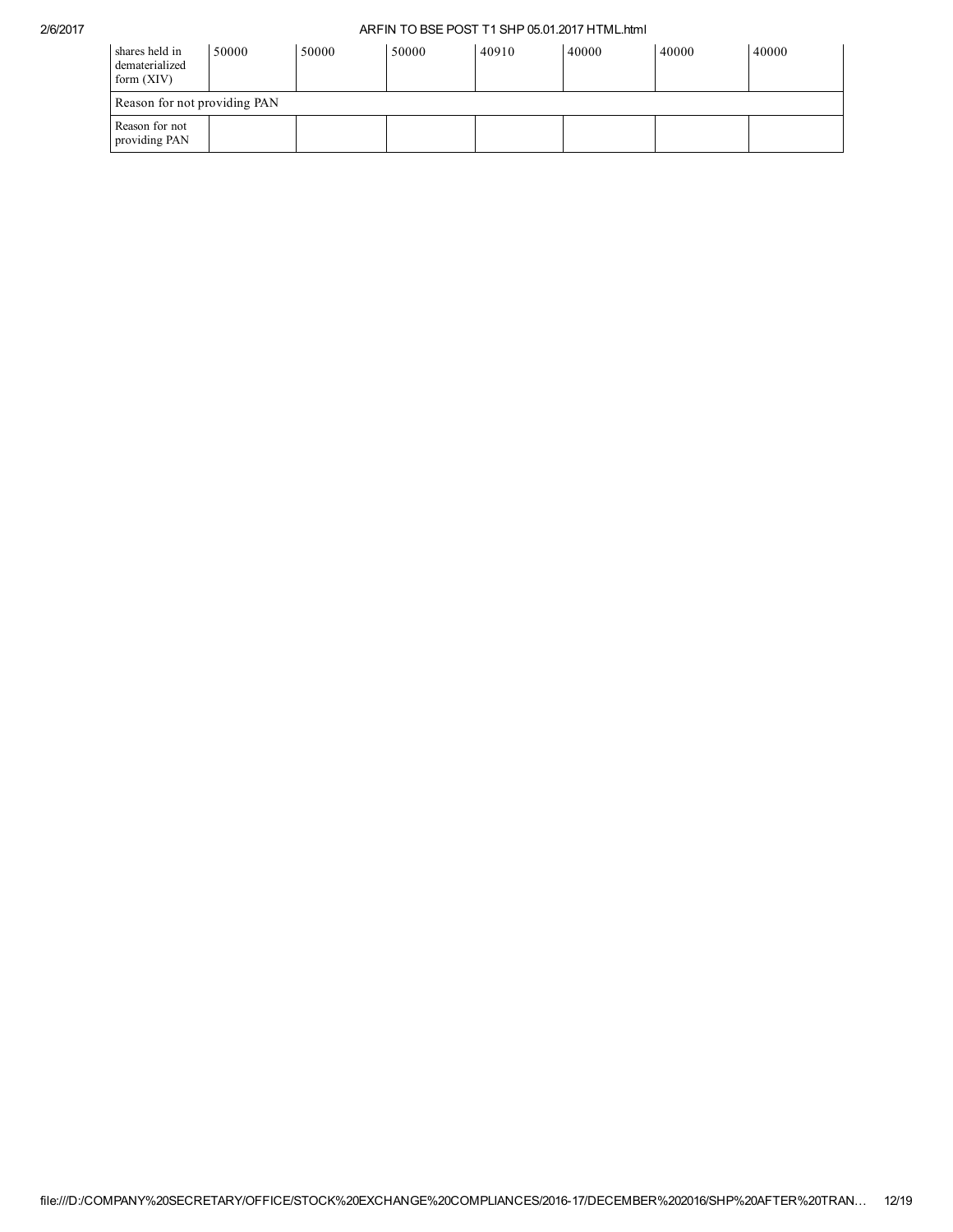Г

┑

| Individuals - ii. Individual shareholders holding nominal share capital in excess of Rs. 2 lakhs.                                                                                    |                                                               |  |  |  |
|--------------------------------------------------------------------------------------------------------------------------------------------------------------------------------------|---------------------------------------------------------------|--|--|--|
| Searial No.                                                                                                                                                                          |                                                               |  |  |  |
| Name of the<br>Shareholders (I)                                                                                                                                                      | Click here to go back                                         |  |  |  |
| PAN (II)                                                                                                                                                                             | Total                                                         |  |  |  |
| No. of fully paid<br>up equity shares<br>held (IV)                                                                                                                                   | 310910                                                        |  |  |  |
| No. Of Partly<br>paid-up equity<br>shares held (V)                                                                                                                                   |                                                               |  |  |  |
| No. Of shares<br>underlying<br>Depository<br>Receipts (VI)                                                                                                                           |                                                               |  |  |  |
| Total nos. shares<br>held $(VII) = (IV) +$<br>$(V)$ + $(VI)$                                                                                                                         | 310910                                                        |  |  |  |
| Shareholding as a<br>% of total no. of<br>shares (calculated<br>as per SCRR,<br>1957) (VIII) As a<br>% of $(A+B+C2)$                                                                 | 8.72                                                          |  |  |  |
|                                                                                                                                                                                      | Number of Voting Rights held in each class of securities (IX) |  |  |  |
| Class eg: X                                                                                                                                                                          | 310910                                                        |  |  |  |
| Class eg:y                                                                                                                                                                           |                                                               |  |  |  |
| Total                                                                                                                                                                                | 310910                                                        |  |  |  |
| Total as a % of<br>Total Voting rights                                                                                                                                               | 8.72                                                          |  |  |  |
| No. Of Shares<br>Underlying<br>Outstanding<br>convertible<br>securities $(X)$                                                                                                        |                                                               |  |  |  |
| No. of Shares<br>Underlying<br>Outstanding<br>Warrants (Xi)                                                                                                                          | $\boldsymbol{0}$                                              |  |  |  |
| No. Of Shares<br>Underlying<br>Outstanding<br>convertible<br>securities and No.<br>Of Warrants (Xi)<br>(a)                                                                           | $\boldsymbol{0}$                                              |  |  |  |
| Shareholding, as a<br>% assuming full<br>conversion of<br>convertible<br>securities (as a<br>percentage of<br>diluted share<br>capital) (XI)=<br>$(VII)+(X)$ As a %<br>of $(A+B+C2)$ | 7.67                                                          |  |  |  |
| Number of Locked in shares (XII)                                                                                                                                                     |                                                               |  |  |  |
| No. $(a)$                                                                                                                                                                            | 150000                                                        |  |  |  |
| As a % of total<br>Shares held (b)                                                                                                                                                   | 48.25                                                         |  |  |  |
| Number of equity<br>shares held in<br>dematerialized<br>form (XIV)                                                                                                                   | 310910                                                        |  |  |  |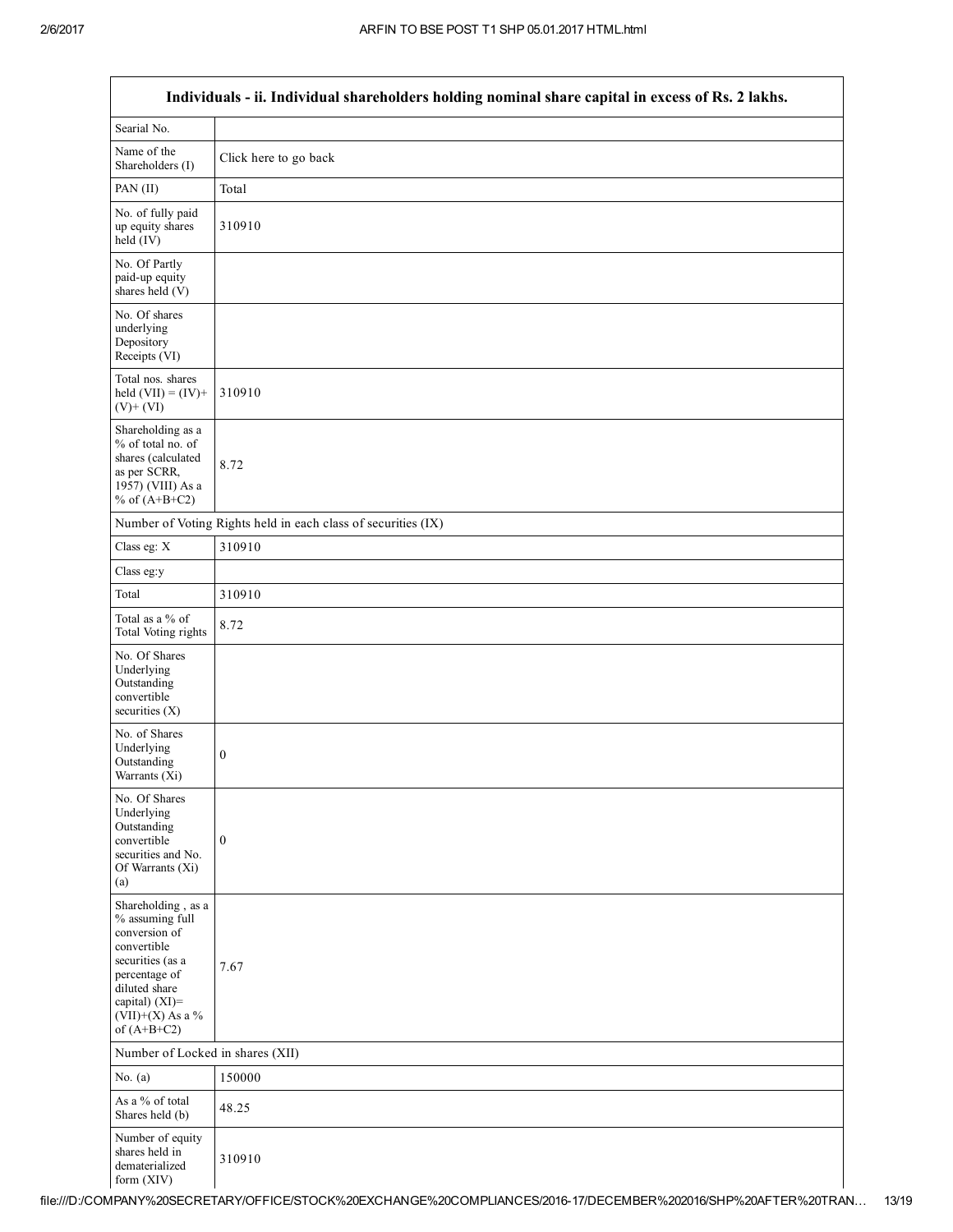| Reason for not providing PAN    |  |  |  |
|---------------------------------|--|--|--|
| Reason for not<br>providing PAN |  |  |  |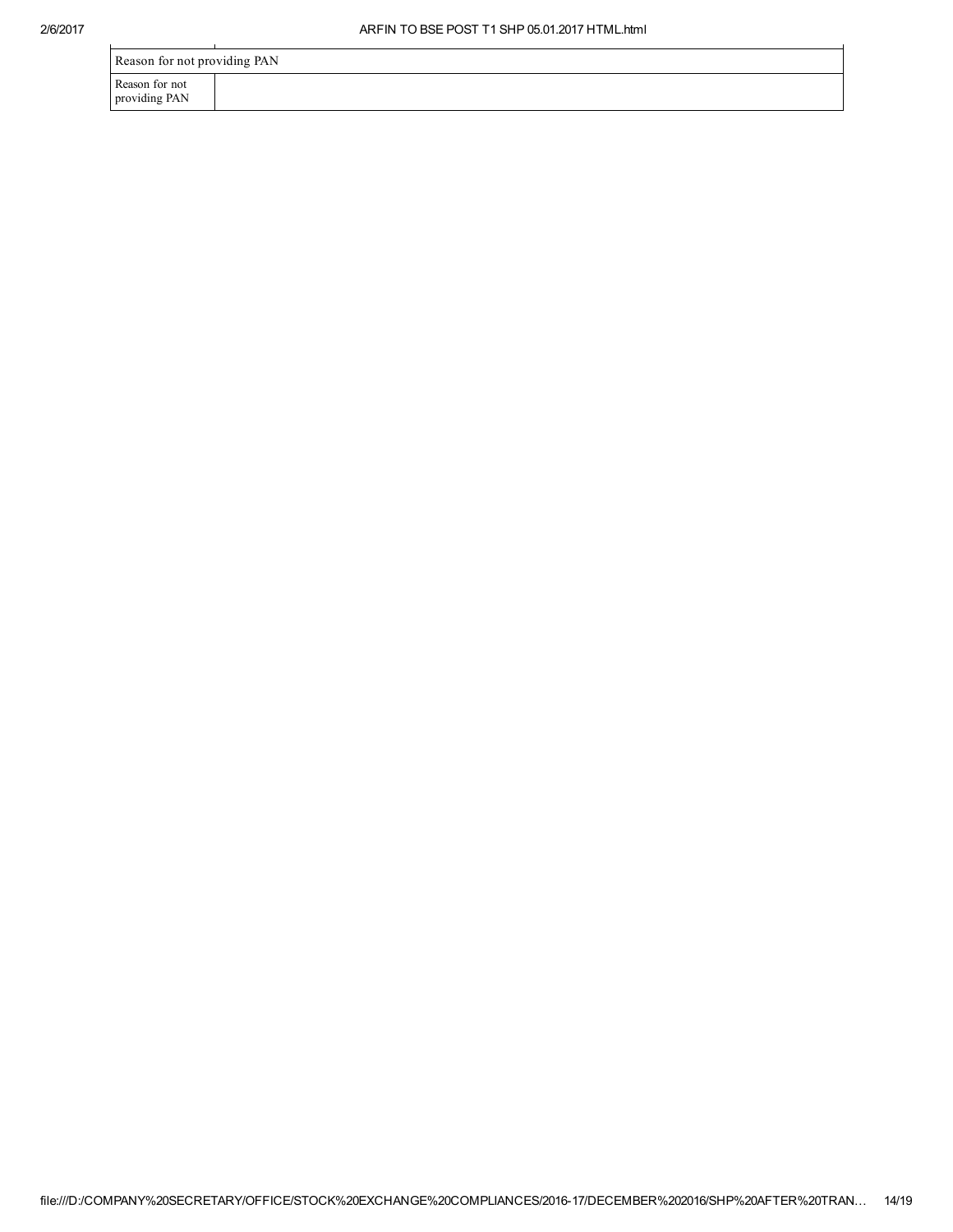|                                                                                                                                                                                      | Any Other (specify) |                       |                  |                     |                            |                                           |
|--------------------------------------------------------------------------------------------------------------------------------------------------------------------------------------|---------------------|-----------------------|------------------|---------------------|----------------------------|-------------------------------------------|
| Searial No.                                                                                                                                                                          | $\mathbf{1}$        | $\overline{c}$        | $\overline{3}$   | $\overline{4}$      | 5                          | 6                                         |
| Category                                                                                                                                                                             | <b>HUF</b>          | $NRI - Non-$<br>Repat | $NRI-$<br>Repat  | Clearing<br>Members | <b>Bodies</b><br>Corporate | <b>Bodies Corporate</b>                   |
| Category / More<br>than 1 percentage                                                                                                                                                 | Category            | Category              | Category         | Category            | Category                   | More than 1 percentage of<br>shareholding |
| Name of the<br>Shareholders (I)                                                                                                                                                      |                     |                       |                  |                     |                            | Edelweiss Broking Ltd                     |
| PAN (II)                                                                                                                                                                             |                     |                       |                  |                     |                            | AABCE9421H                                |
| No. of the<br>Shareholders (I)                                                                                                                                                       | 29                  | 32                    | 1                | 15                  | 22                         | $\mathbf{1}$                              |
| No. of fully paid<br>up equity shares<br>held (IV)                                                                                                                                   | 18276               | 27950                 | 375              | 2378                | 162624                     | 119551                                    |
| No. Of Partly<br>paid-up equity<br>shares held (V)                                                                                                                                   |                     |                       |                  |                     |                            |                                           |
| No. Of shares<br>underlying<br>Depository<br>Receipts (VI)                                                                                                                           |                     |                       |                  |                     |                            |                                           |
| Total nos. shares<br>held $(VII) = (IV) +$<br>$(V)$ + $(VI)$                                                                                                                         | 18276               | 27950                 | 375              | 2378                | 162624                     | 119551                                    |
| Shareholding as a<br>% of total no. of<br>shares (calculated<br>as per SCRR,<br>1957) (VIII) As a<br>% of $(A+B+C2)$                                                                 | 0.51                | 0.78                  | 0.01             | 0.07                | 4.56                       | 3.35                                      |
| Number of Voting Rights held in each class of securities (IX)                                                                                                                        |                     |                       |                  |                     |                            |                                           |
| Class eg: X                                                                                                                                                                          | 18276               | 27950                 | 375              | 2378                | 162624                     | 119551                                    |
| Class eg:y                                                                                                                                                                           |                     |                       |                  |                     |                            |                                           |
| Total                                                                                                                                                                                | 18276               | 27950                 | 375              | 2378                | 162624                     | 119551                                    |
| Total as a % of<br>Total Voting rights                                                                                                                                               | 0.51                | 0.78                  | 0.01             | 0.07                | 4.56                       | 3.35                                      |
| No. Of Shares<br>Underlying<br>Outstanding<br>convertible<br>securities $(X)$                                                                                                        |                     |                       |                  |                     |                            |                                           |
| No. of Shares<br>Underlying<br>Outstanding<br>Warrants (Xi)                                                                                                                          | $\boldsymbol{0}$    | $\boldsymbol{0}$      | $\boldsymbol{0}$ | $\boldsymbol{0}$    | $\boldsymbol{0}$           | $\boldsymbol{0}$                          |
| No. Of Shares<br>Underlying<br>Outstanding<br>convertible<br>securities and No.<br>Of Warrants (Xi)<br>(a)                                                                           | $\mathbf{0}$        | $\mathbf{0}$          | $\mathbf{0}$     | $\boldsymbol{0}$    | $\boldsymbol{0}$           | $\mathbf{0}$                              |
| Shareholding, as a<br>% assuming full<br>conversion of<br>convertible<br>securities (as a<br>percentage of<br>diluted share<br>capital) (XI)=<br>$(VII)+(X)$ As a %<br>of $(A+B+C2)$ | 0.45                | 0.69                  | 0.01             | 0.06                | 4.01                       | 2.95                                      |

Number of Locked in shares (XII)

┯

 $\top$ 

 $\top$ 

 $\top$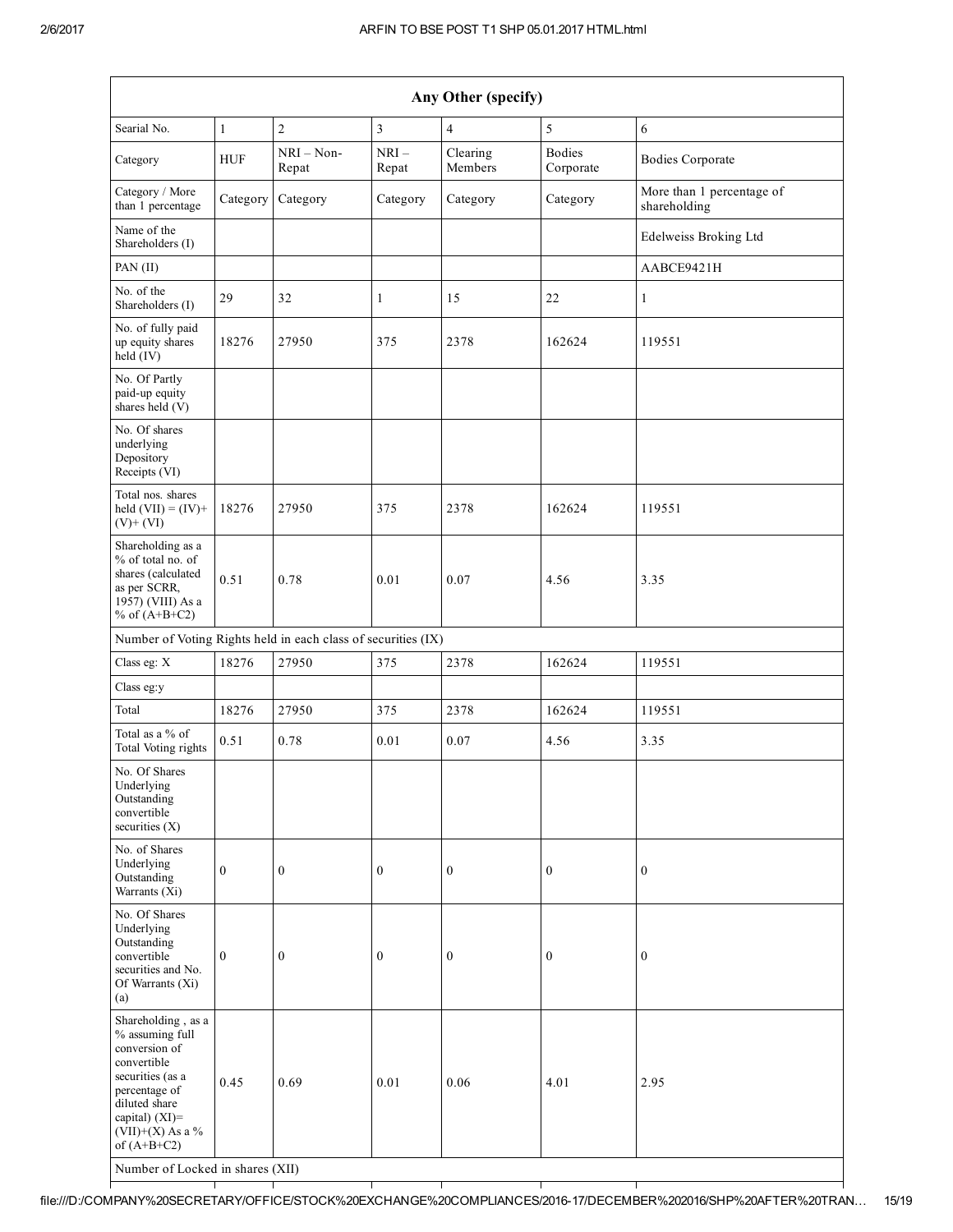| No. $(a)$                                                            | $\Omega$ | $\theta$ | $\theta$ | $\overline{0}$ | $\boldsymbol{0}$ | $\theta$ |
|----------------------------------------------------------------------|----------|----------|----------|----------------|------------------|----------|
| As a % of total<br>Shares held (b)                                   | U        |          |          | U              | $\boldsymbol{0}$ | U        |
| Number of equity<br>shares held in<br>dematerialized<br>form $(XIV)$ | 18276    | 50       | 375      | 2378           | 160124           | 119551   |
| Reason for not providing PAN                                         |          |          |          |                |                  |          |
| Reason for not<br>providing PAN                                      |          |          |          |                |                  |          |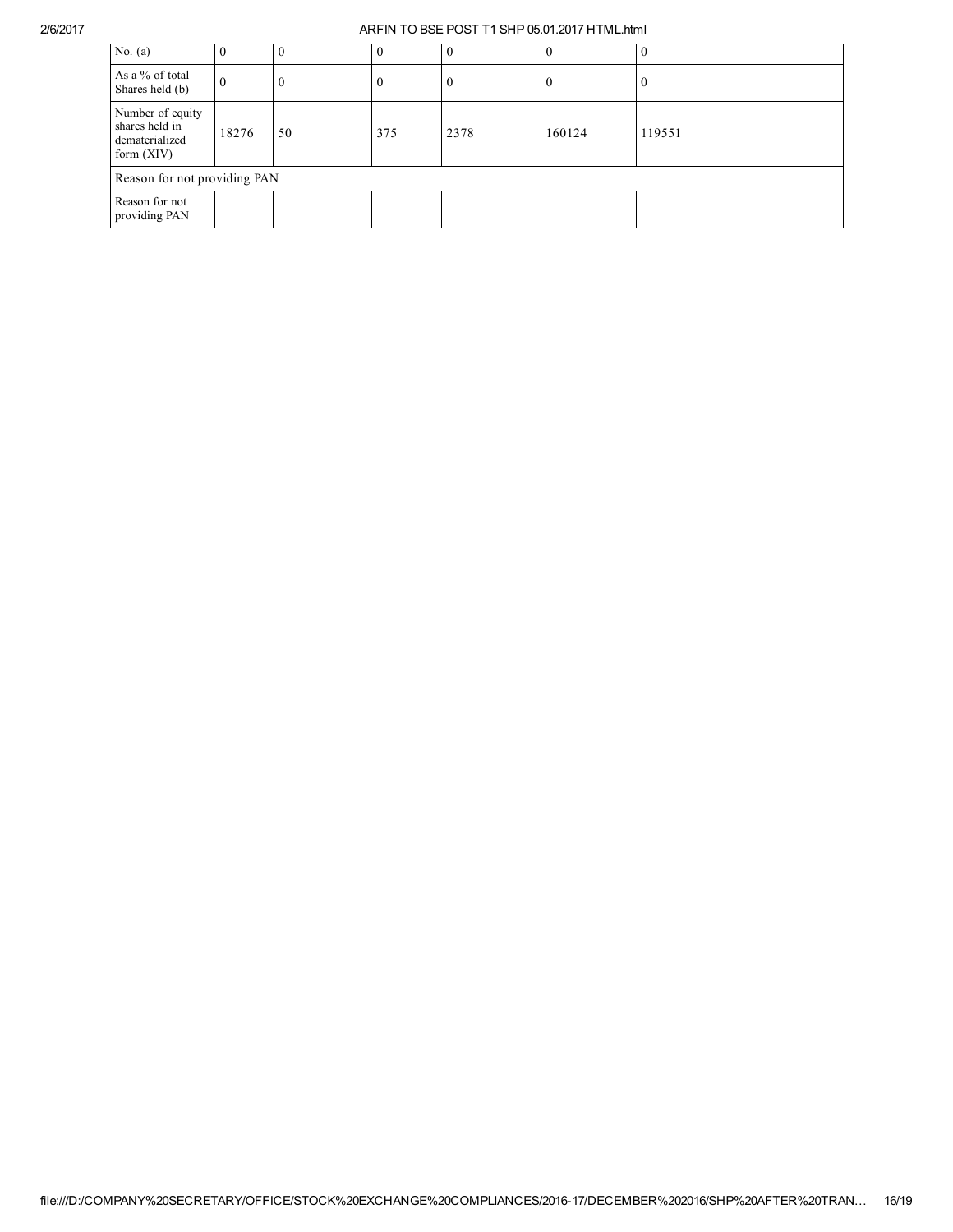| Any Other (specify)                                                                                                                                                                  |                                                               |  |  |  |
|--------------------------------------------------------------------------------------------------------------------------------------------------------------------------------------|---------------------------------------------------------------|--|--|--|
| Searial No.                                                                                                                                                                          |                                                               |  |  |  |
| Category                                                                                                                                                                             |                                                               |  |  |  |
| Category / More<br>than 1 percentage                                                                                                                                                 |                                                               |  |  |  |
| Name of the<br>Shareholders (I)                                                                                                                                                      | Click here to go back                                         |  |  |  |
| PAN (II)                                                                                                                                                                             | Total                                                         |  |  |  |
| No. of the<br>Shareholders (I)                                                                                                                                                       | $\boldsymbol{0}$                                              |  |  |  |
| No. of fully paid<br>up equity shares<br>$\text{held}(\text{IV})$                                                                                                                    | 211603                                                        |  |  |  |
| No. Of Partly<br>paid-up equity<br>shares held (V)                                                                                                                                   |                                                               |  |  |  |
| No. Of shares<br>underlying<br>Depository<br>Receipts (VI)                                                                                                                           |                                                               |  |  |  |
| Total nos. shares<br>held $(VII) = (IV) +$<br>$(V)+(VI)$                                                                                                                             | 211603                                                        |  |  |  |
| Shareholding as a<br>% of total no. of<br>shares (calculated<br>as per SCRR,<br>1957) (VIII) As a<br>% of $(A+B+C2)$                                                                 | 5.93                                                          |  |  |  |
|                                                                                                                                                                                      | Number of Voting Rights held in each class of securities (IX) |  |  |  |
| Class eg: X                                                                                                                                                                          | 211603                                                        |  |  |  |
| Class eg:y                                                                                                                                                                           |                                                               |  |  |  |
| Total                                                                                                                                                                                | 211603                                                        |  |  |  |
| Total as a % of<br>Total Voting rights                                                                                                                                               | 5.93                                                          |  |  |  |
| No. Of Shares<br>Underlying<br>Outstanding<br>convertible<br>securities $(X)$                                                                                                        |                                                               |  |  |  |
| No. of Shares<br>Underlying<br>Outstanding<br>Warrants $(X_i)$                                                                                                                       | $\boldsymbol{0}$                                              |  |  |  |
| No. Of Shares<br>Underlying<br>Outstanding<br>convertible<br>securities and No.<br>Of Warrants (Xi)<br>(a)                                                                           | $\boldsymbol{0}$                                              |  |  |  |
| Shareholding, as a<br>% assuming full<br>conversion of<br>convertible<br>securities (as a<br>percentage of<br>diluted share<br>capital) (XI)=<br>$(VII)+(X)$ As a %<br>of $(A+B+C2)$ | 5.22                                                          |  |  |  |
| Number of Locked in shares (XII)                                                                                                                                                     |                                                               |  |  |  |
| No. $(a)$                                                                                                                                                                            | $\boldsymbol{0}$                                              |  |  |  |